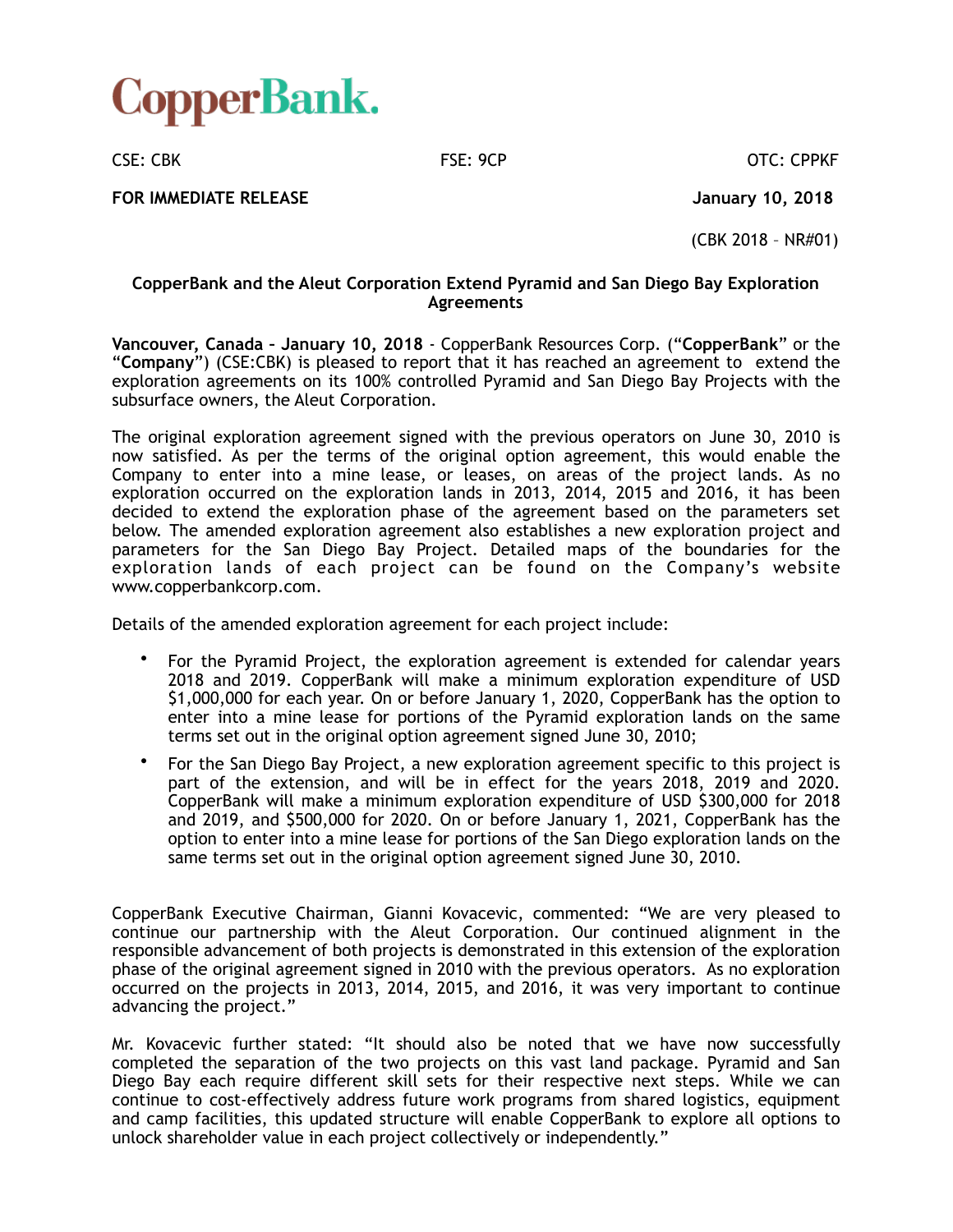## **About Pyramid**

The Pyramid project is located on private property with the subsurface controlled by the Aleut Corporation, an Alaska Native-owned Corporation. Pyramid is a porphyry copper deposit containing a historical inferred mineral resource estimate of 122 million tonnes at 0.41% copper, 0.02% molybdenum, and 0.10 g/t gold (SRK, 2013) applying a 0.4% copper equivalent cut-off, divided into three main recognized zones: Main, North and West. The mineralization is related to a multi-phased calk-alkaline intrusion, intruding sediments of Tertiary Age. The porphyry system is of a minimal extent of 1.5 square kilometres, displays a leached cap, phyllic, propyllitic and potassic alteration analogous to the other copper deposits of the circum-Pacific Belt. The observed mineralization consists mainly in disseminations of chalcocite, chalcopyrite and local molybdenite and sulphide veinlets. Bornite, malachite and chrysocolla are also reported as accessory minerals.

# **About San Diego Bay**

The San Diego Bay project is located on private property and covers an area of 170 square kilometers with the subsurface controlled by the Aleut Corporation, an Alaska Native-owned Corporation. The lithologies are dominated by Tertiary andesitic porphyritic lava flows and volcaniclastics, minor dacite and rhyolite overlying Tertiary sediments and intruded by several felsic porphyritic intrusions. Alteration composed of iron oxides is characterized by a deep orangey colours spreading over several tenth of square kilometers. Historically collected pan concentrate sediments returned several copper (up to 0.24% Cu) and gold (up to 10 g/t Au) anomalies. Minimal historical exploration brought to light mineralized quartz veins and areas of highly clay/sericite/silica altered andesites. Gold values in collected rock samples reported up to 4 g/t Au and copper values as high as 16% Cu. Epithermal gold and copper porphyry mineralization will be the target of the future exploration programs.

## **About CopperBank Resources Corp.**

CopperBank is a Canadian exploration mining company focused on energy related metal exploration in the United States of America. The Company trades on the Canadian Securities Exchange (CSE) under the symbol "CBK". For more information on CopperBank visit our website at www.copperbankcorp.com.

Contact Gianni Kovacevic, President and Executive Chairman of CopperBank, at:

Address: Suite 1500, 409 Granville Street, Vancouver, BC V6C 1T2 Tel: 604-889-0852 E-mail: gk@copperbankcorp.com Website: www.copperbankcorp.com

#### **Advisory Regarding Forward-Looking Statements**

*Certain information in this release constitutes forward looking statements or information ("forward-looking statements") under applicable securities laws and necessarily involves risks and uncertainties. Forward-looking statements included herein are made as of the date of this news release and, except as required by applicable*  law, CopperBank does not undertake any obligation to update or revise any of the forward-looking statements, *whether as a result of new information, future events or otherwise. The forward-looking statements contained in this document are expressly qualified by this cautionary statement. Forward-looking statements relate to future events or future performance and reflect management of CopperBank's expectations or beliefs regarding future events. In certain cases, forward-looking statements can be identified by the use of words such as "plans", or "believes", or variations of such words and phrases or statements that certain actions, events or results "may", "could", "would", "might" or "will be taken", "occur" or "be achieved" or the negative of these terms or comparable terminology. Examples of forward-looking statements in this news release include, but are not limited to, statements with respect to the Company's proposed strategic review for its 100%-owned Contact Project; the nature of any future work programs at the Contact Project; the completion of the proposed mine plan optimization studies for the Contact Project; the Company's ongoing review of options to unlock shareholder*